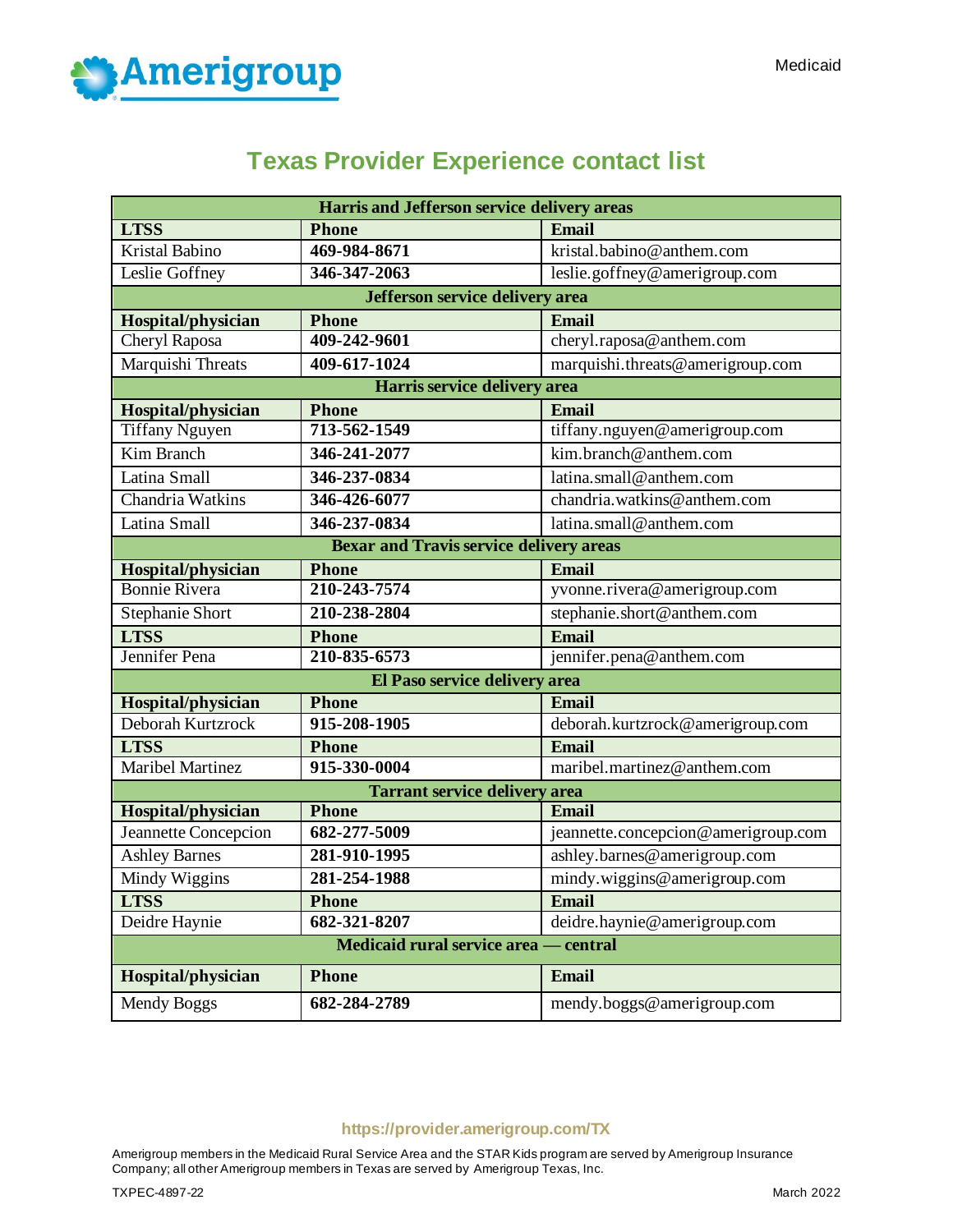| Medicaid rural service area — northeast |              |                                  |  |  |
|-----------------------------------------|--------------|----------------------------------|--|--|
| Hospital/physician                      | <b>Phone</b> | <b>Email</b>                     |  |  |
| <b>Whitney Lemire</b>                   | 903-417-2773 | whitney.lemire@amerigroup.com    |  |  |
| Medicaid rural service area - west      |              |                                  |  |  |
| Hospital/physician                      | <b>Phone</b> | <b>Email</b>                     |  |  |
| Joe Rodriguez                           | 325-812-5215 | joe.rodriguez@amerigroup.com     |  |  |
| Mindy Wiggins                           | 281-254-1988 | mindy.wiggins@amerigroup.com     |  |  |
| <b>LTSS</b>                             | <b>Phone</b> | <b>Email</b>                     |  |  |
| Nancy Belcher                           | 325-514-8909 | nancy.belcher@amerigroup.com     |  |  |
| Dallas service delivery area            |              |                                  |  |  |
| Hospital/physician                      | <b>Phone</b> | <b>Email</b>                     |  |  |
| <b>Richard Clayton</b>                  | 214-542-8755 | richard.clayton@amerigroup.com   |  |  |
| Claudia Santillan                       | 469-670-0725 | claudia.santillan@amerigroup.com |  |  |
| Mendy Boggs                             | 682 284-2789 | mendy.boggs@amerigroup.com       |  |  |
| <b>LTSS</b>                             | <b>Phone</b> | <b>Email</b>                     |  |  |
| Deidre Haynie                           | 682-321-8207 | deidre.haynie@amerigroup.com     |  |  |
| Lubbock service delivery area           |              |                                  |  |  |
| Hospital/physician                      | <b>Phone</b> | Email                            |  |  |
| Joe Rodriguez                           | 325-812-5215 | joe.rodriguez@amerigroup.com     |  |  |
| Mendy Boggs                             | 682-284-2789 | mendy.boggs@amerigroup.com       |  |  |
| <b>Ashley Barnes</b>                    | 281-910-1995 | ashley.barnes@amerigroup.com     |  |  |
| <b>LTSS</b>                             | <b>Phone</b> | <b>Email</b>                     |  |  |
| Nancy Belcher                           | 325-514-8909 | nancy.belcher@amerigroup.com     |  |  |

**Behavioral Health**

#### **Bexar SDA PE consultant**

Vanessa Christensen

Phone: **210-238-8722**

vanessa.christensen@amerigroup.com

#### **Lubbock SDA and El Paso SDA PE consultant**

Joseph Tahmoush

Phone: **915-471-1282**

joseph.tahmoush@amerigroup.com

**MRSA northeast SDA , MRSA west SDA, Tarrant SDA, and Dallas SDA PE consultant**

Jessica Johnson

Phone: **460-404-6227**

jessica.johnson2@amerigroup.com

**Harris SDA and statewide psychiatric hospitals PE consultant**

Courtney Harris

Phone: **713-576-6586**

courtney.harris@amerigroup.com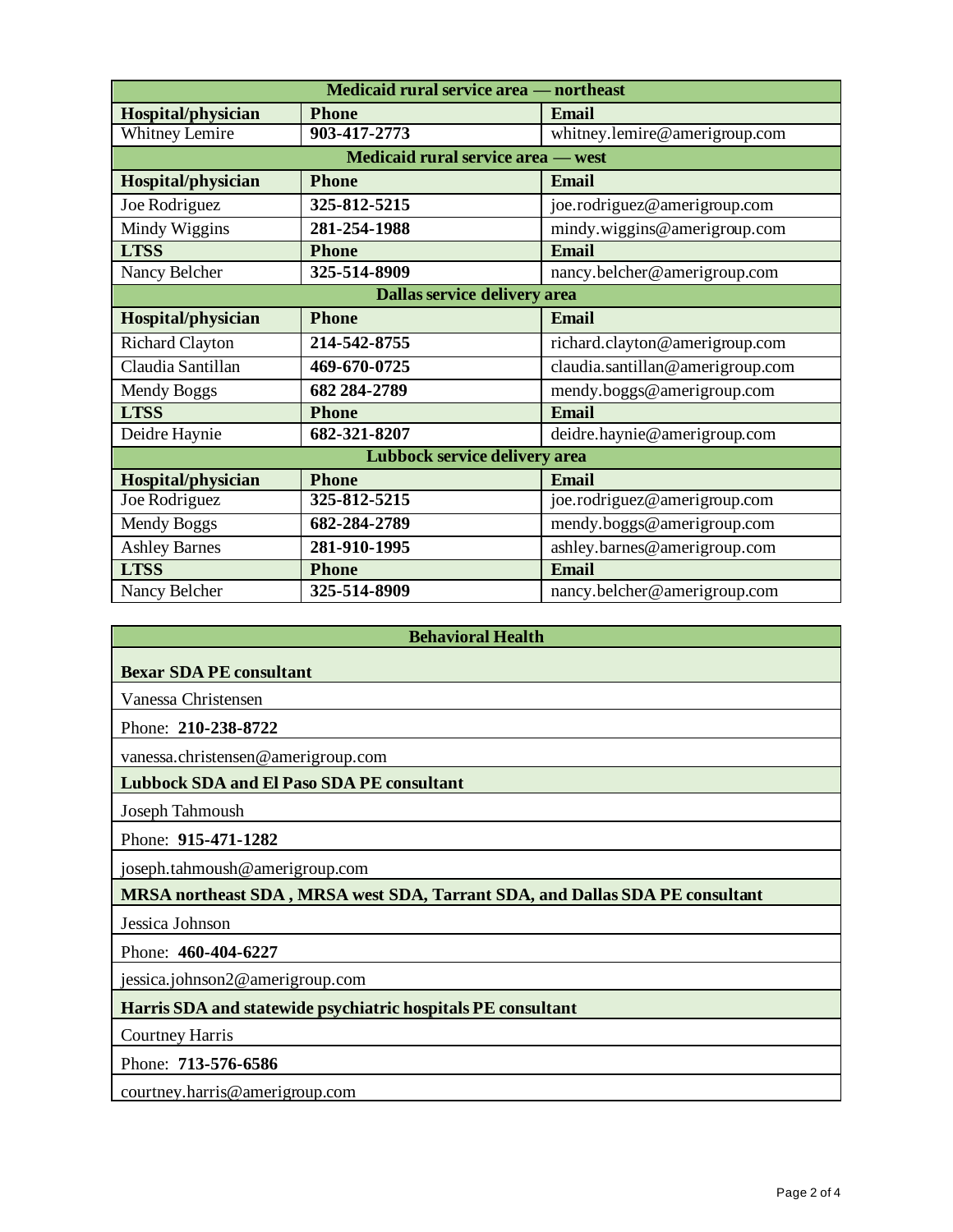# **Travis SDA and MRSA central SDA PE consultant**

Courtney Harris

### Phone: **713-576-6586**

courtney.harris@amerigroup.com

## **Jefferson SDA and state hospitals PE consultant**

Gabrielle Donley

Phone: **682-274-6653**

gabrielle.donley@anthem.com

Texas ancillary PE consultants:

- Evelyn Garcia **915-478-1228**, evelyn.garcia@amerigroup.com
	- o Home and ambulatory infusion therapy
	- o Home health agencies (those not managed by LTSS team)
	- o Hospice agencies
- Mayra Tellez **214-531-9242**, mayra.tellez@amerigroup.com
	- o Reference labs
	- o Audiologists and hearing aid suppliers
	- o Skilled nursing facilities (those not managed by LTSS team)
	- o DME/O&P/disposable supply:
		- Allcare Medical Supply
		- **BEK** Medical
		- BritKare Home Medical
		- Cook Children's Home Health
		- Diabetic Solutions
		- HealthLine Medical Equipment
		- Longhorn
		- Shield Healthcare
		- Sun Country Medical Equipment
		- Travis Medical
- Sheryl Holmes 281-928-8208, sheryl.holmes@amerigroup.com
	- o Dialysis
	- o DME/O&P/disposable supply:
		- Abba Medical Equipment
		- Aerocare Home Medical/Express Medical Supply/Edge Medical Supply
		- American Home Patient
		- Braden Partners
		- Cranial Technologies
		- Lincare
		- Medical Plus Supplies
		- **•** Premier Specialties
		- Rhema Medical
	- o Ground and air ambulance providers
	- o Immunization clinics
	- o Nutritionists/dieticians/acupuncturists